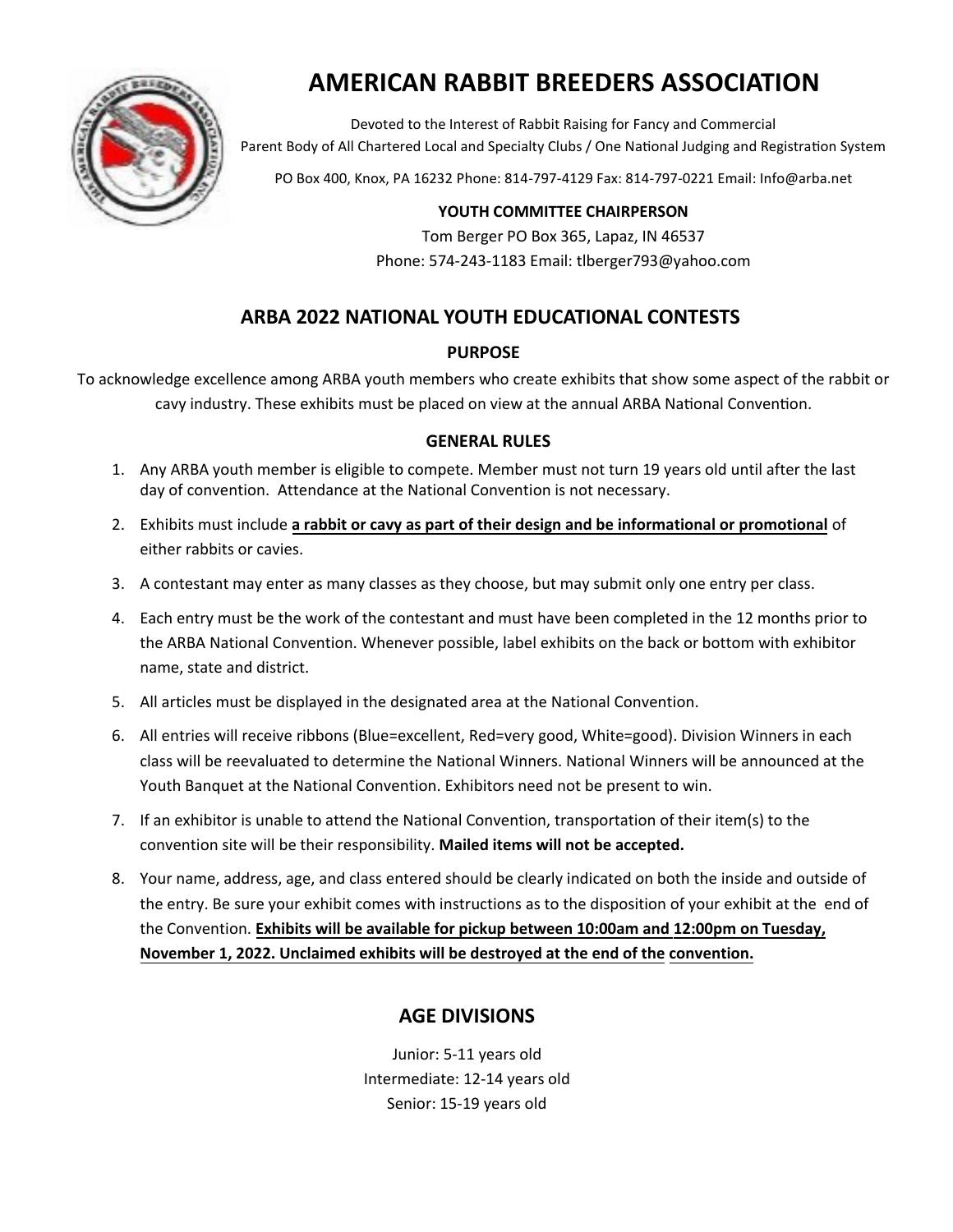## **ART**

Class

- 1. Drawing
- 2. Painting
- 3. Sculpture or Carving

#### **CRAFTS**

Class

- 4. Ceramics or Pottery
- 5. Handmade Jewelry
- 6. Clothing (made by exhibitor) or

#### Wearable Art

- 7. Puppet or Stuffed Animal
- 8. Any Other Craft

## **CREATIVE WRITING**

Class

9. Poem

10. Short Story

## **EDUCATIONAL**

#### Class

- 11. Display
- 12. Game
- 13. Poster

## **Special Rules/Instructions**

- Must be mounted, or framed, ready for display. Easel optional.
- *ABSOLUTELY NO GLASS !*

#### **Special Rules/Instructions**

- Display to best suit the item(s).
- Item(s) must be clearly and easily visible.
- Display boxes are allowed, but *ABSOLUTLY NO GLASS!*

## **Special Rules/Instructions**

Exhibit in a protective report cover or clear plastic sleeve for protection.

## **Special Rules/Instructions**

- Displays must be mounted on a tri-fold board or a self supporting display board with items arranged for viewing in front. The display board should provide information regarding the item(s) on display. (ie: medicine kit on display with information on board)
- Games MUST include play instructions.
- Posters shall be a single sheet poster board or foam board, overall size should be 22"x28". Any other size will receive a point penalty.